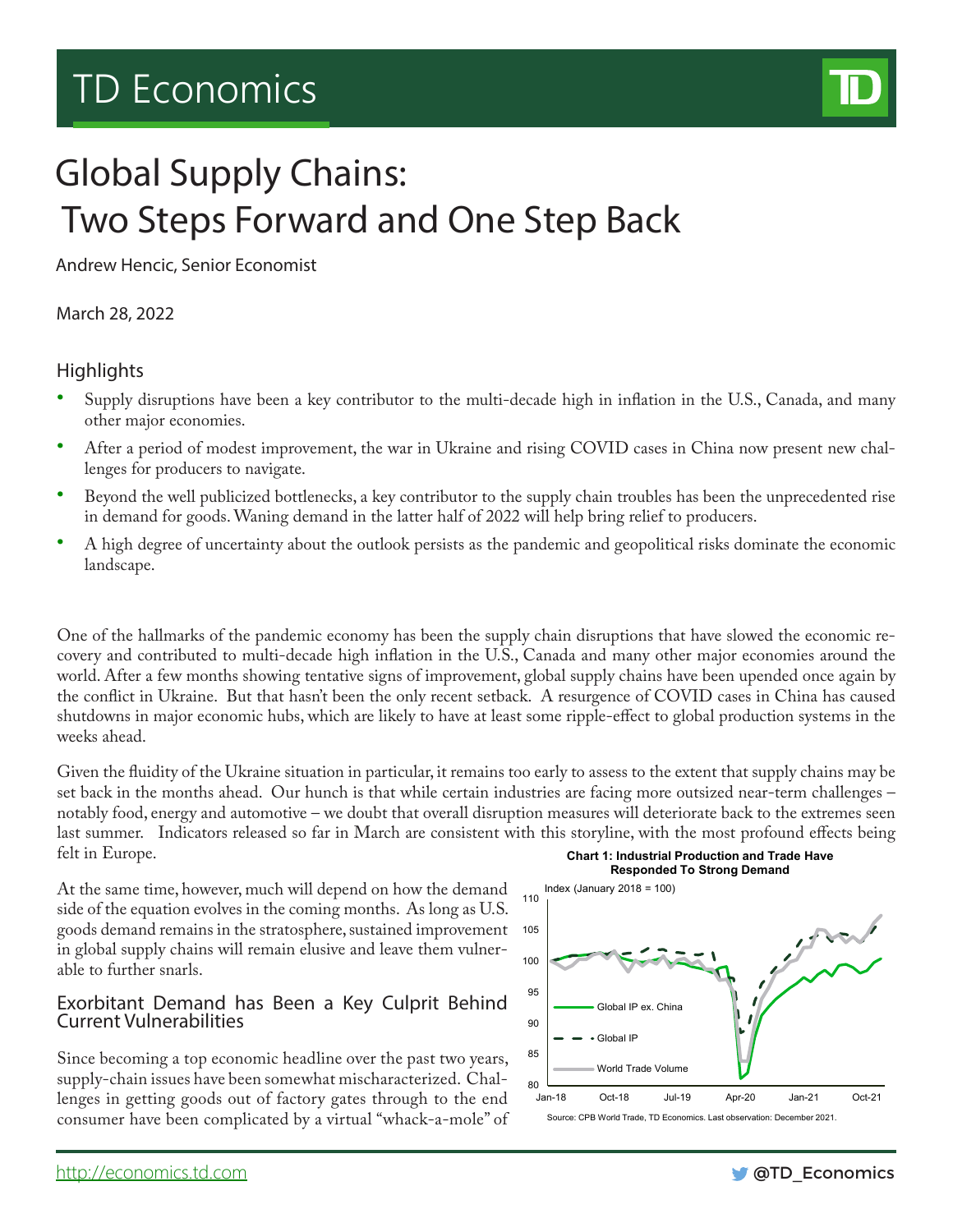developments, many of which have been one time in nature. Still, persistent elevated demand for goods during the pandemic has been arguably the more important culprit in recent quarters.

As Chart 1 shows, global industrial production and trade continue to hover at record highs, fully recovering from the initial pandemic shock in 2020 (Chart 1). China's presence here has been profoundly felt, as it has been the principal driver of industrial growth out of the pandemic. Producers have done an admirable job in growing output and exports under the circumstances but have simply been unable to keep up with the astronomical increase in demand for goods.

As noted, much of the current challenge reflects circumstances in the world's largest consumer – the United States. Having benefitted from extraordinarily favorable credit conditions, large fiscal stimulus packages, and substantial wealth gains consumers spent heavily on durable goods (Chart 2). This demand has started to level off but remains a hefty 24.3 percent above its pre-pandemic level as of January, whereas services spending has followed a more gradual path – slowly recovering to its pre-pandemic level. Moreover, a large share of goods purchases has been on big ticket items, which tend to involve the most complex supply chains and intermediation. In contrast, Canada, the U.K., and the Eurozone have recorded strong recoveries in goods demand, but to levels more in line with pre-pandemic conditions (Chart 3).

With markets functioning, the growing shortages have manifested in price signals. Goods price inflation in the U.S. has exceeded that of other major economies. February saw goods inflation run at a double-digit pace – nearly eight percentage points higher than that of services inflation. However, given the strains on global capacity is has also driven goods prices higher in Canada (+7.6%), the U.K.  $(+8.3\%)$  and the Eurozone  $(+8.3\%)$  – twice, or more, the respective rates of services inflation.

## Fall and Early Winter Brought Some Relief

Based on data released in late 2021 and through the turn of this year, it looked as though the worst of the supplydemand mismatch may have been behind us. The NY Fed tracker (an amalgam of multiple supply side indicators) suggested that strains may have peaked in October (Chart 40. Some signs of improvement included:

Some softening in goods demand through the autumn that was likely fueled by early buying ahead of the hol-



**Chart 3: Durables Share of Household Expenditures\***



idays and Chinese New Year. This slowdown, combined with increased operating hours, helped to clear container backlogs in key ports, including the Ports of Los Angeles and Long Beach. Although images of ships waiting at anchor were emblematic of the transportation problems, they are hardly a comprehensive economic indicator. So, the pause in freight rate inflation (having fallen since September) and improved readings on supplier delivery time PMI measures have confirmed that this has indeed been a broader trend.

- As supply chains conditions have improved, businesses have managed to restock some inventories. In the U.S. and Canada, inventory build-up contributed 4.9 and 0.7 percentage points, respectively to growth in the fourth quarter of last year.
- Even as Omicron bore down on North America and Europe to start 2022 – causing increased absenteeism and lockdowns – supply chains appeared to make fur-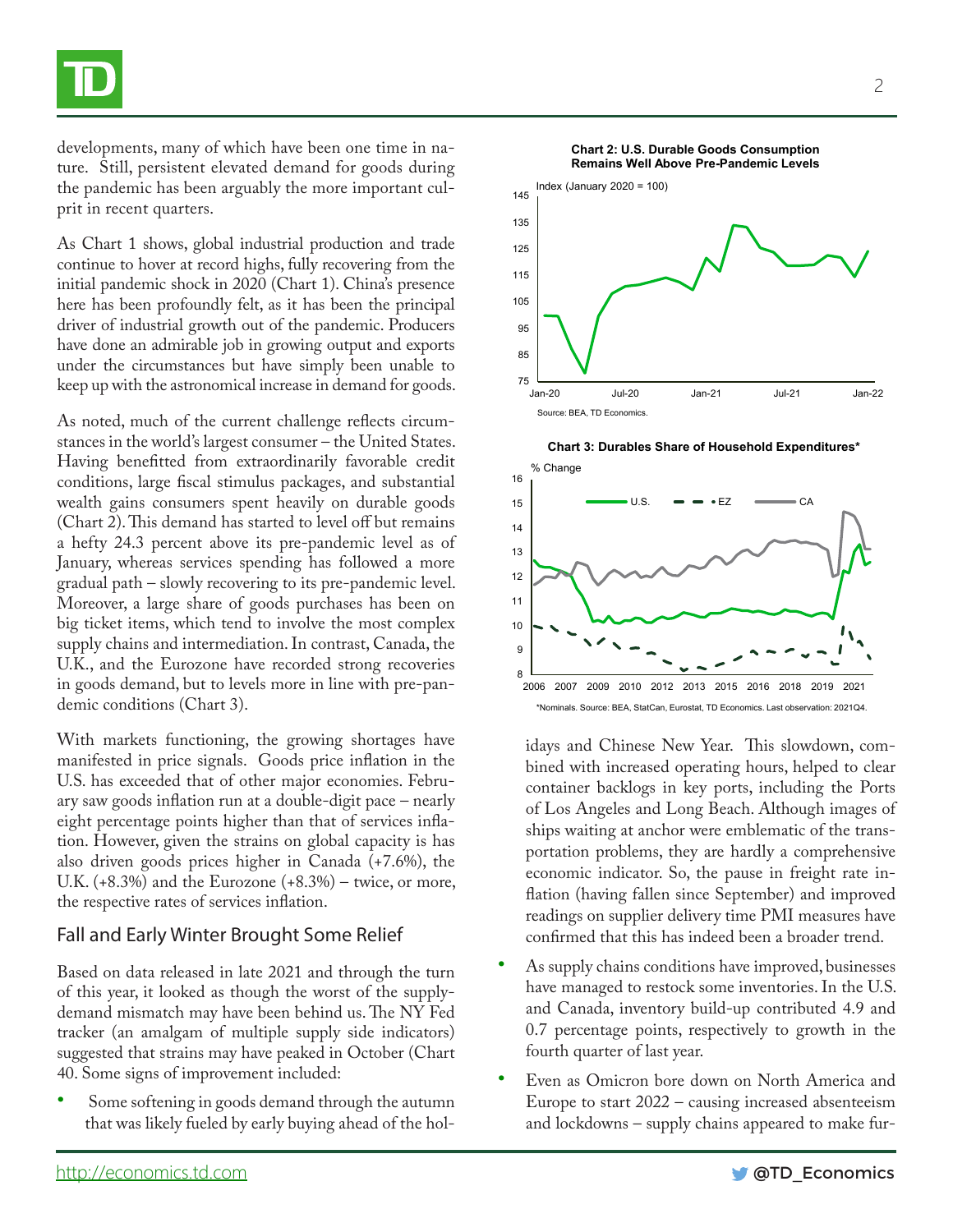



**Chart 4: Global Supply Chain Pressures Have Eased** 

ther gradual progress - even withstanding temporary blockages at the Canada-U.S. border. In the U.S., the ISM manufacturing survey showed manufacturing inventories have continued to grow. Moreover, the customer inventories subindex reflects fewer customers reporting inventories are too low.

However, just as things were looking up, the surge in Omicron cases and the war in Ukraine have again put a dent in supply chains.

## War in Ukraine is a Major Setback

The outbreak of war in Ukraine in late-February has dealt another blow to global supply chains largely through disruptions to the flow of raw inputs. Beyond the slew of government sanctions imposed on Russia, firms have been reportedly enacting voluntary measures to limit the purchase of Russian commodities. Supply concerns have been accentuated by destruction to Ukraine's commodity-producing infrastructure. Ukraine is also a top producer of grains and neon gas, with the latter being a key input into the production of global semi-conductors.

Among the major economies, European producers have stronger direct trade linkages with Russia and Ukraine and thus face relatively more exposure. It didn't take long for German auto manufacturers to announce plant shutdowns due to a shortage of harnesses for wiring  $-$  a stark reminder of the fragility and opacity of lean supply chains. Although Ukraine only represents less than 0.01% of European vehicle and auto parts imports, the elimination of the source of a bespoke key component led to major disruptions in automotive production.

For North America, the knock-on effects to broader global commodity markets will still leave buyers scrambling for new sources of supply and facing sharply higher input costs. The shock couldn't have hit at a worse time for commodity markets given unusually low stockpiles – particularly of wheat, crude and nickel. Prices for these commodities are up 71.9%, 56.2%, and 174.0% year-over-year, respectively, helping lift broader commodity prices 46.7% higher this year (Chart 5).

In addition to food producers, the auto and electronics sectors are among the most exposed as the disruption to neon gas supplies has further clouded the recovery timetable around semi-conductors – despite Taiwan's Economic Ministry offering reassurance of sufficient supplies in the near term. For the auto sector, this further shock is a particularly disappointing development given the recent signs of improvement in both sales and production. Another round of downward revisions to production targets seems inevitable, further hampering sales.

More broadly, rising prices of energy and other raw inputs will be passed on to finished goods. In more regular circumstances manufacturer margins would be able to adjust and absorb fluctuations in operating costs to offset the impacts to final consumers. However, we are now roughly one year into a historic global supply shock and producers have already started passing costs on to end consumers. The added leg higher in input costs is sure to continue adding pressure to final sales prices (Chart 6).

Mercifully, at the time of writing, it appears as though the worst fears regarding supply disruptions may not be realized. Commodity prices have given back some of their recent gains, lowering risk premiums imbedded in mar-



#### **Chart 5: Global Commodity Prices Surged at Outset of War**



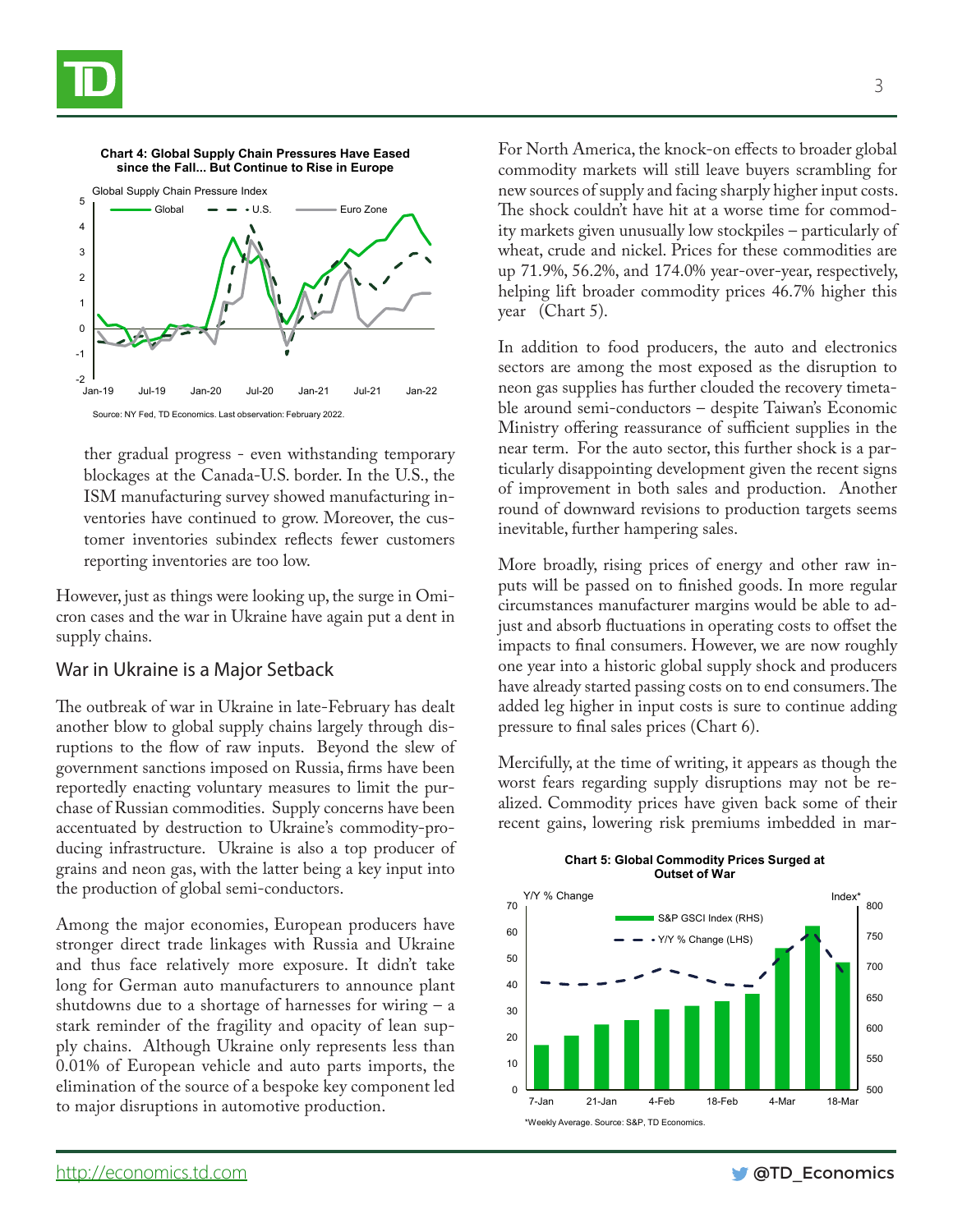



ket pricing. Moreover, the flow of natural gas to Europe has continued, even as Europe plots out a medium-term strategy to reduce its reliance on Russian imports.

## Lockdowns in China to Hit Supply Chains This Spring

The start of the war realized a major global risk, but the pandemic continues to be an ever-present threat. As we recently [highlighted,](https://economics.td.com/ca-questions-answers) China's commitment to a zero COVID strategy in the face of a highly contagious variant had the potential to impair supply chains anew. That risk too has been realized in recent weeks. Multiple cities have been locked down, including Shenzhen, a key location in electronic manufacturing and global transportation. As we saw in the early stages of the pandemic, a temporary shutdown has knock-on effects as order backlogs build up, resulting in strains on capacity. Even if authorities managed to quickly contain outbreaks and lift restrictions, the stoppages will add some sand in the wheels of global supply chains in the coming days and weeks.

Recently, authorities have experimented with modified 'bubble' like production environments, particularly in Shenzhen. In this arrangement workers live and work in the facility to limit exposure to the virus. Of course, only large manufacturing facilities with dormitories can implement these strategies, meaning that many of the smaller producers will remain offline, and transportation linkages between facilities remain strained.

### March PMIs Provide First Look At Impacts Since the Outbreak of the War

Given the recency of the war in Ukraine, limited economic data are available to assess its impact. Moreover, the longer the conflict persists, the larger the effects will be. That said, the flash manufacturing PMI data for March, most of which were collected mid-month, provide an early glimpse of the economic impacts from the war. The indicators, and accompanying summaries, confirm expectations that the initial shock is being felt most in Europe, whereas the U.S. has been much more insulated.

First, and possibly foremost, the manufacturers' supplier delivery time indicator, after having steadily improved through the fall, took a meaningful step backwards in March (Chart 7). This corroborates anecdotal evidence of difficulties in sourcing supplies from Ukraine. Furthermore, the combination of scarcer supplies and spiking fuel, energy, and commodity costs have resulted in an uptick in input price inflation (Chart 8). Lastly, and most notably, manufacturing output growth (Chart 9) has accelerated sharply in the U.S. in March, as manufacturers cited improved supply chain and employment conditions. Conversely, the euro area and U.K. have witnessed a decelera-

**Chart 7: Suppliers' Delivery Times in Europe Take a Step Backwards in March**



Note: <50 indicate suppliers' delivery times are lengthening. Source: IHS Markit, TD Economics.

**Chart 8: Input Price Inflation Accelerated in the Euro Area and U.K.** Index



Note: >50 indicates input price growth. Source: IHS Markit, TD Economics.

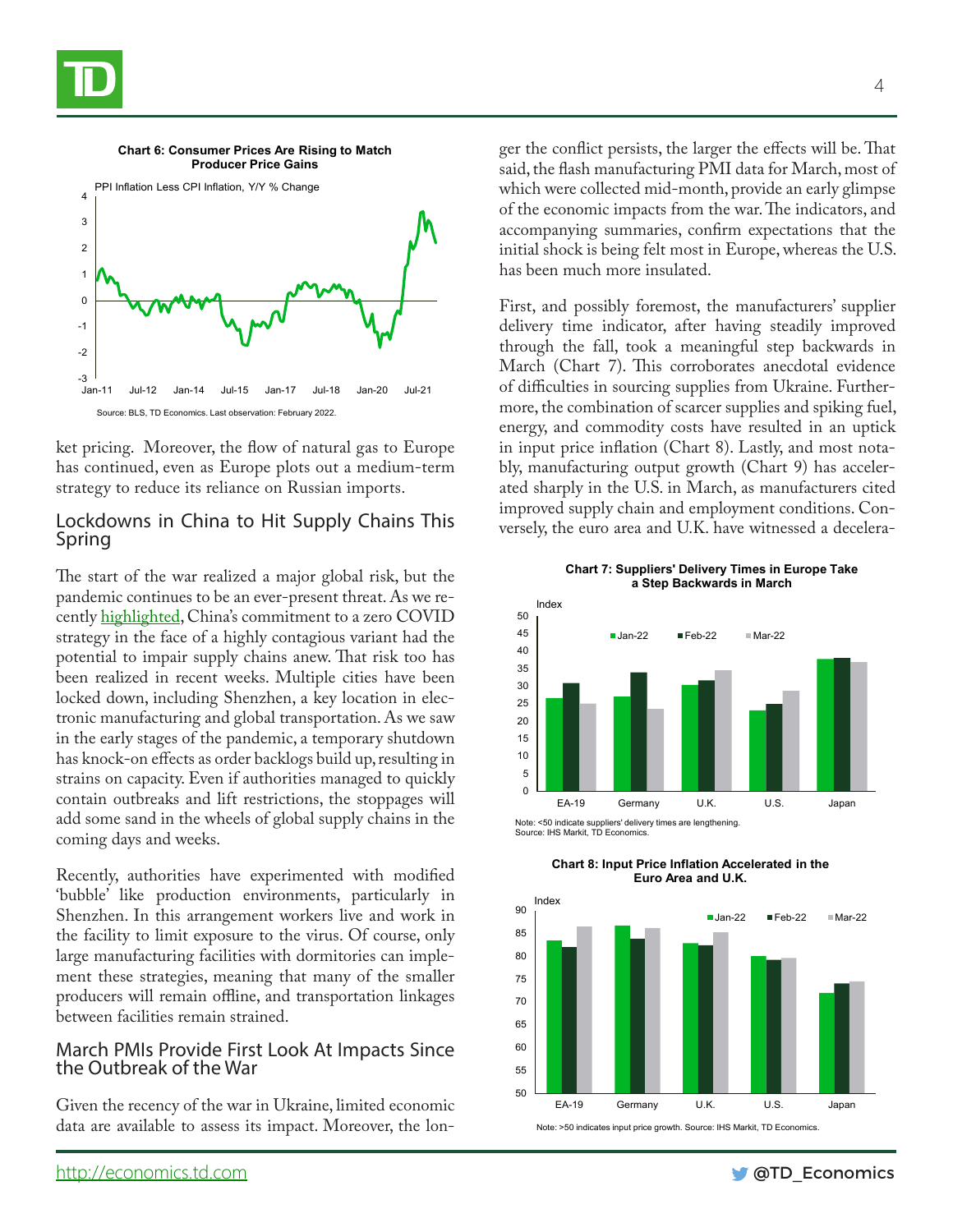



**Chart 9: European Manufacturing Output Growth Slows in March**

tion in output growth due, in part, to renewed difficulty in sourcing inputs and softening demand.

Again, these results are in line with the expected effect of the conflict. The war has provided a new snarl in logistics networks, raised input prices and impinged output. Layering on the uncertainty surrounding commodity markets adds another leg to input costs, prolonging the stagflationary force of the global supply shock.

## Until goods demand cools, sustained improve- ment in supply chains will be a challenge

Forecasters are doing their best to incorporate the latest developments into their economic and inflation outlooks. In our recent QEF, we downgraded growth in the U.S., Canada and globally while inflation was further [upgraded](https://economics.td.com/gbl-quarterly-economic-forecast). While several scenarios could play out around the Russia/ Ukraine war, we assume that peak uncertainty and stress in commodity markets extends into April, but then gradually declines.

With supplies for some commodities remaining scarce, there will be efforts to secure new supplies. For example, with the U.S. shutting out Russian petroleum imports, the U.S. is already in discussions with Venezuela about ramping up output and exports. Production in the U.S. and Canada is also likely to accelerate in the coming months on higher drilling. Still, in other areas – like grains – immediately finding alternatives won't be easy. As they have been doing throughout the pandemic, companies will be further looking for ways to mitigate impacts of these latest shocks through continuing to diversify supplier sources, nearshoring some production to limit exposure to transportation bottlenecks, and even simplifying product designs<sup>1</sup>.

With regards to the role the U.S. consumer has had in the current situation, we've been waiting for the shift in demand from goods to services to bring relief to producers in North America and around the world. In the winter, goods demand – and for durables in particular – has started to level off. Durable goods consumption has fallen roughly 7.3% from its March 2021 peak as of January's reading, having recovered some of the declines from December. More broadly, higher interest rates and the waning influence of fiscal stimulus will provide an additional drag on consumer demand – albeit with some small offset courtesy of substantial household savings. As prices are the product of both supply and demand, and in a world where supply is constrained, further declines in demand should hopefully help alleviate bottlenecks and price pressures, though the timetable on broad-based improvement now appears unlikely before H2-2022 and into 2023.

For some areas – notably semi-conductor intensive production – recovery could take longer. Based on industry estimates, 2021 investment in additional semi-conductor capacity likely won't see equipment installed until 2023<sup>2</sup>, meaning that the tight supply conditions are likely to persist through 20223 . With roughly half of neon gas supplies going offline and unlikely to be resolved soon, near term relief looks to have slipped further from grasp.

## Bottom Line

Putting it all together, timelines around a sustained improvement in supply chains have been pushed back yet again amid the war in Ukraine and COVID surge in China – to what extent, only time will tell. What is clearer to us is that so much will depend on how the demand side of the equation evolves in the coming months. If we're right in our forecast, U.S. goods demand is poised to cool significantly in H2-22 and into 2023, helping to ease supply chains leaving them less vulnerable to supply-side hiccups.

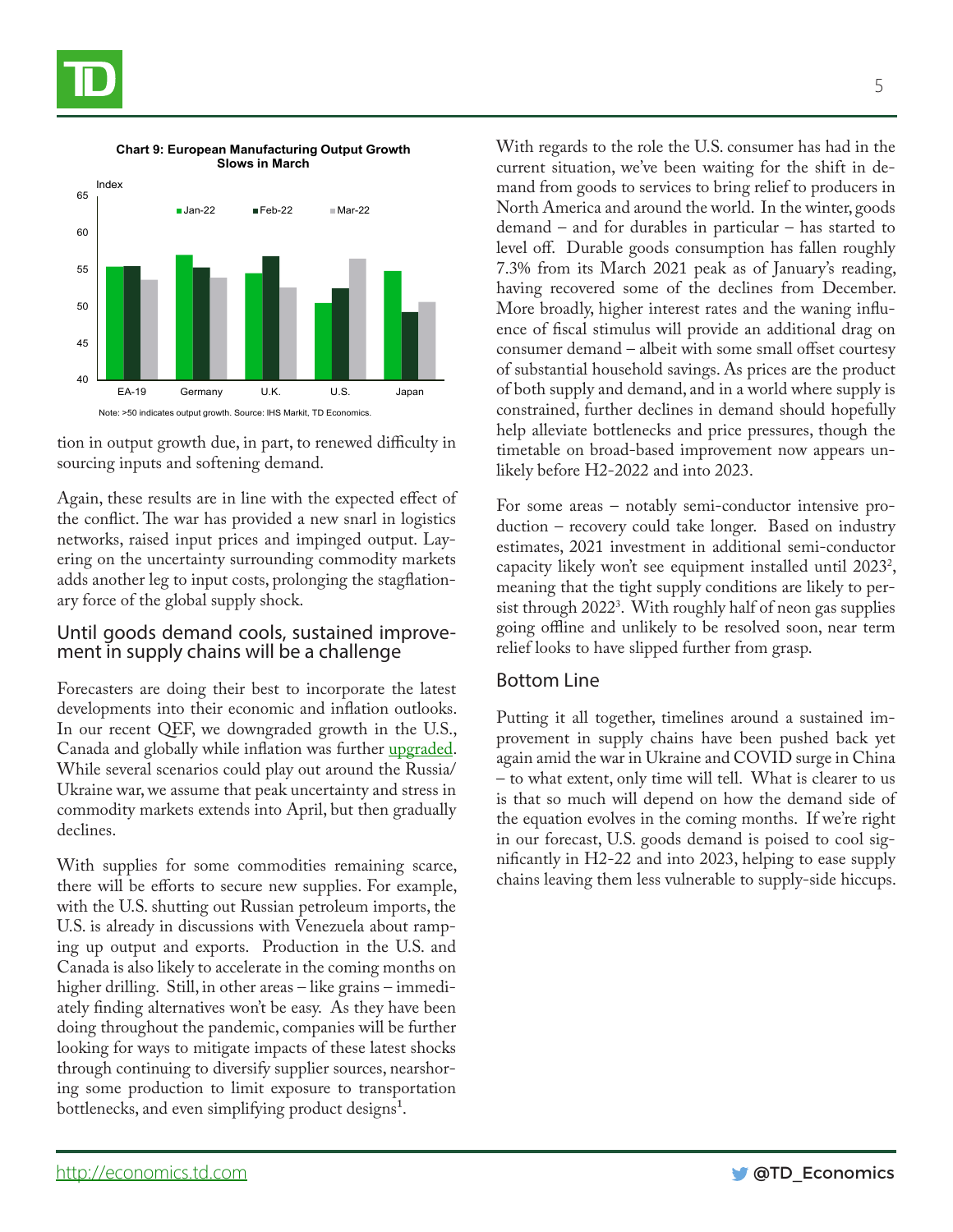

## Endnotes

- 1. David J. Lynch, (Nov. 15, 2021) "As Supply Chains Strain, Some Corporations Rewrite Production Playbook". Washinton Post. [https://www.washingtonpost.com/](https://www.washingtonpost.com/business/2021/11/15/supply-chains-companies-strategy/ ) [business/2021/11/15/supply-chains-companies-strategy/](https://www.washingtonpost.com/business/2021/11/15/supply-chains-companies-strategy/ )
- 2. SEMI. (June 22, 2021) "New Semiconductor Fabs to Spur Surge in Equipment Spending, Semi Reports." [https://www.semi.org/en/news-media-press/semi](  https://www.semi.org/en/news-media-press/semi-press-releases/new-semiconductor-fabs-spur-surge-equipment-spending 
  https://www.weforum.org/agenda/2022/02/semiconductor-chip-shortage-supply-chain/ 
)[press-releases/new-semiconductor-fabs-spur-surge-equipment-spending](  https://www.semi.org/en/news-media-press/semi-press-releases/new-semiconductor-fabs-spur-surge-equipment-spending 
  https://www.weforum.org/agenda/2022/02/semiconductor-chip-shortage-supply-chain/ 
)
- 3. Aaron Aboagye, Burkacky O., Mahindroo A., Wiseman B., (Feb. 09, 2022) "When the Chips Are Down: How the Semiconductor Industry is Dealing with a Worldwide Shortage". World Economic Forum https://www.weforum.org/agenda/2022/02/semiconductor-chip-shortage-supply-chain/